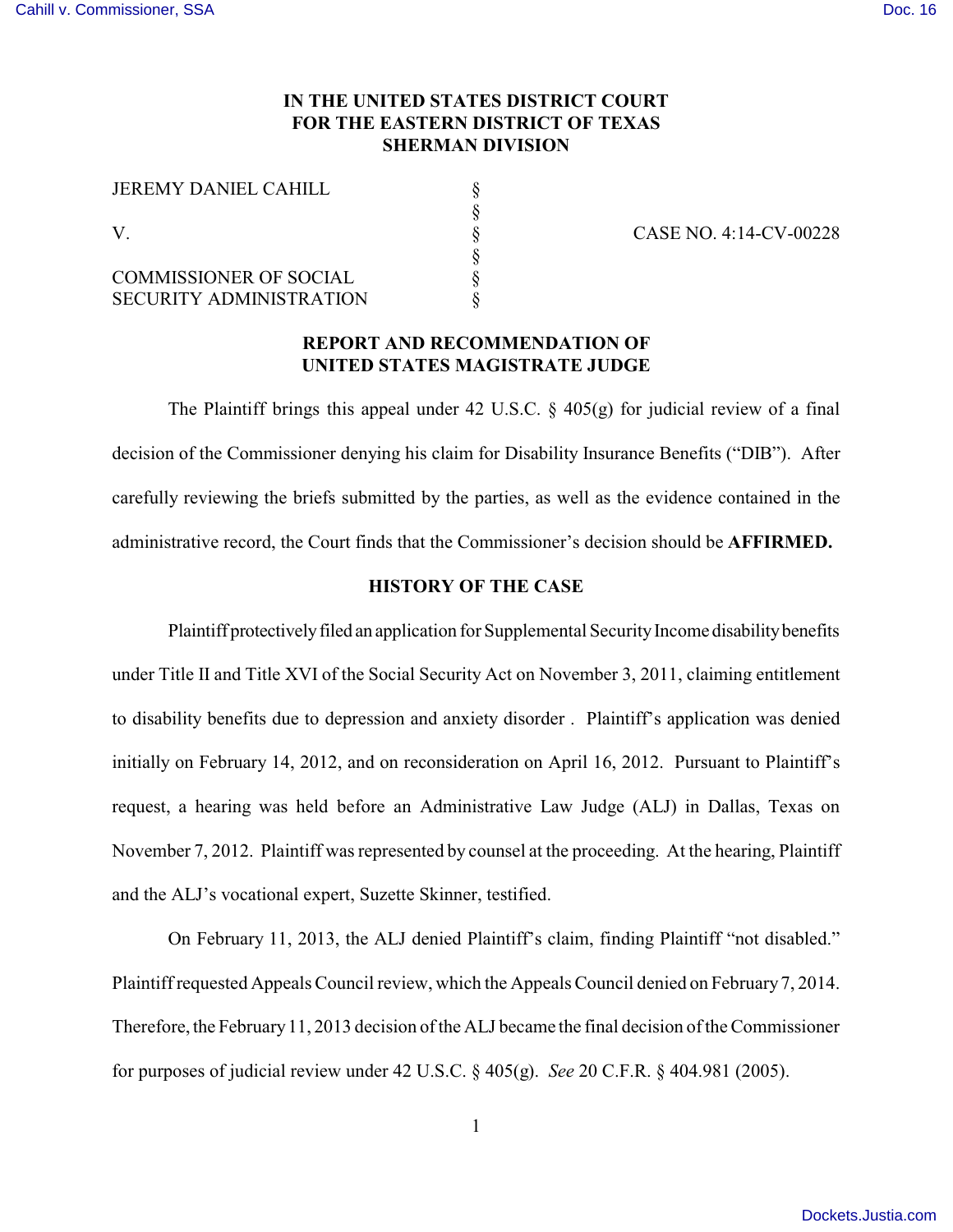# **ADMINISTRATIVE LAW JUDGE'S FINDINGS**

After considering the record, the ALJ made the prescribed sequential evaluation. The ALJ

made the following findings:

- 1. The claimant meets the insured status requirements of the Social Security Act through December 31, 2015.
- 2. The claimant has not engaged in substantial gainful activity since October 8, 2011, the alleged onset date (20 C.F.R. 404.1571 *et seq.,* and 416.971 *et seq.*).
- 3. The claimant has the following severe impairments: depression and anxiety disorder (20 C.F.R. 404.1520(c) and 416.920(c)).
- 4. The claimant does not have an impairment or combination of impairments that meets or medically equals the severity of one of the listed impairments in 20 C.F.R. Part 404, Subpart P, Appendix 1 (20 C.F.R. 404.1520(d), 404.1525, 404.1526, 416.920(d), 416.925 and 416.926).
- 5. After careful consideration of the entire record, the undersigned finds that the claimant has the residual functional capacity to perform a full range of work at all exertion levels but with the following nonexertional limitations: The claimant has the ability to understand, remember, and carry out only simple instructions, attend and concentrate for 2 hours at a time, interact adequately with coworkers and supervisors, and respond appropriately to changes in routine work settings.
- 6. The claimant is capable of performing past relevant work as a Price Marker (DOT#209.587-034/SVP 2/light) and Roustabout (DOT#939.687- 018/SVP 1/very heavy). This work does not require the performance of work related activities precluded by the claimant's residual functional capacity (20 C.F.R. 404.1565 and 416.965).
- 7. The claimant has not been under a disability, as defined in the Social Security Act, from October 8, 2011, through the date of this decision (20 C.F.R. 404.1520(f) and 416.920(f)).

(Tr. 11-18).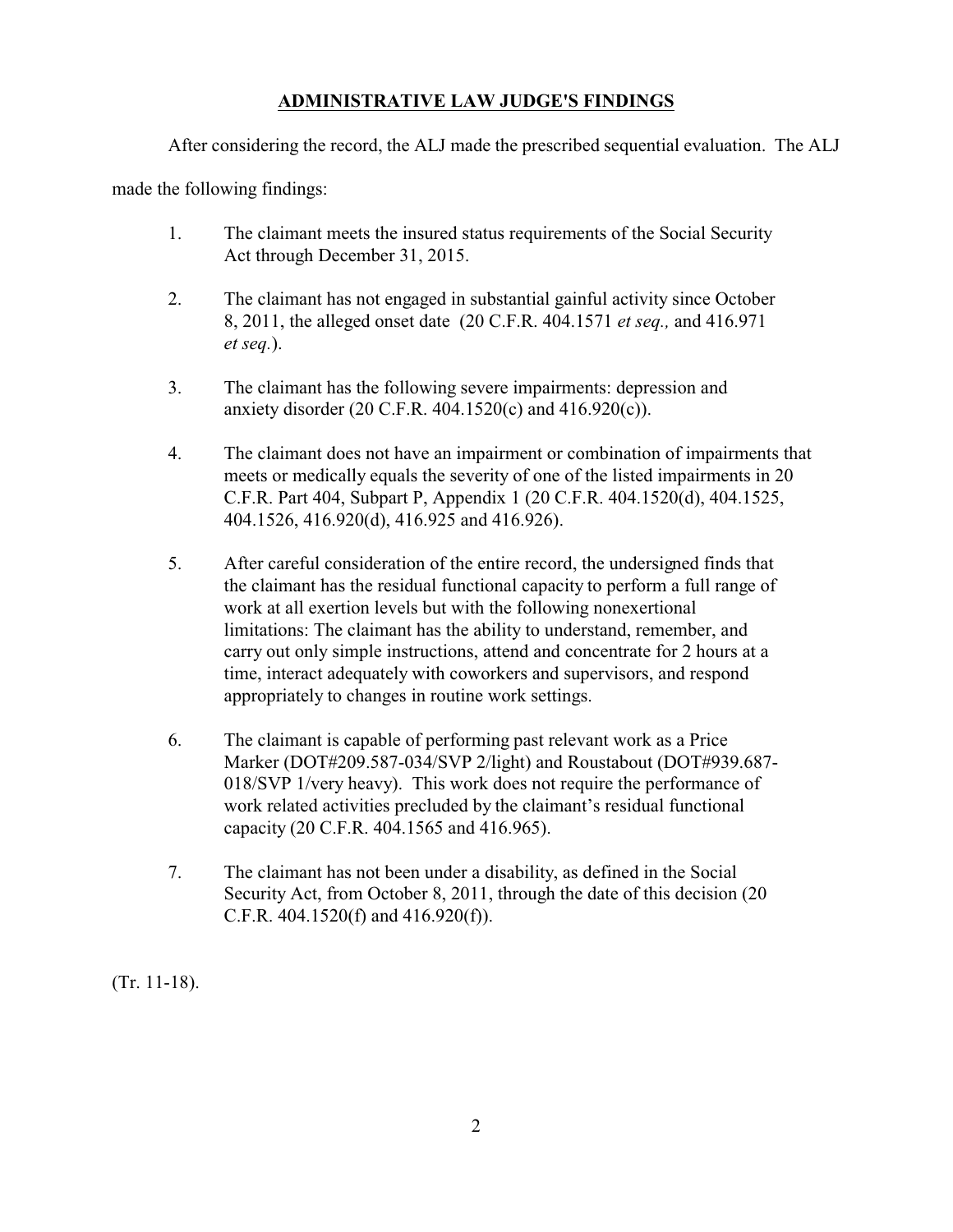#### **STANDARD OF REVIEW**

Judicial review of the Commissioner's final decision of no disability is limited to two inquiries: whether the decision is supported by substantial evidence in the record, and whether the proper legal standards were used in evaluating the evidence. *Greenspan v. Shalala*, 38 F.3d 232, 236 (5th Cir. 1994). If supported by substantial evidence, the Commissioner's findings are conclusive and must be affirmed. *Richardson v. Perales*, 402 U.S. 389, 390 (1971). Substantial evidence is more than a scintilla, less than a preponderance, and is such relevant evidence as a reasonable mind might accept as adequate to support a conclusion. *Id.* at 401. The Court may not reweigh the evidence in the record, try the issues *de novo*, or substitute its judgment for that of the Commissioner. *Bowling v. Shalala*, 36 F.3d 431, 434 (5th Cir. 1995). A finding of no substantial evidence is appropriate only if no credible evidentiary choices or medical findings exist to support the decision. *Johnson v. Bowen*, 864 F.2d 340, 343-44 (5th Cir. 1988). The Court is not to substitute its judgment for that of the Commissioner, and reversal is permitted only "where there is a conspicuous absence of credible choices or no contrary medical evidence." *Hames v. Heckler*, 707 F.2d 162, 164 (5th Cir. 1983).

The legal standard for determining disability under Titles II and XVI of the Act is whether the claimant is unable to perform substantial gainful activity for at least twelve months because of a medically determinable impairment. 42 U.S.C. §§ 423(d), 1382c(a)(3)(A); *see also Cook v. Heckler*, 750 F.2d 391, 393 (5th Cir. 1985). In determining a capability to perform "substantial gainful activity," a five-step "sequential evaluation" is used, as described below.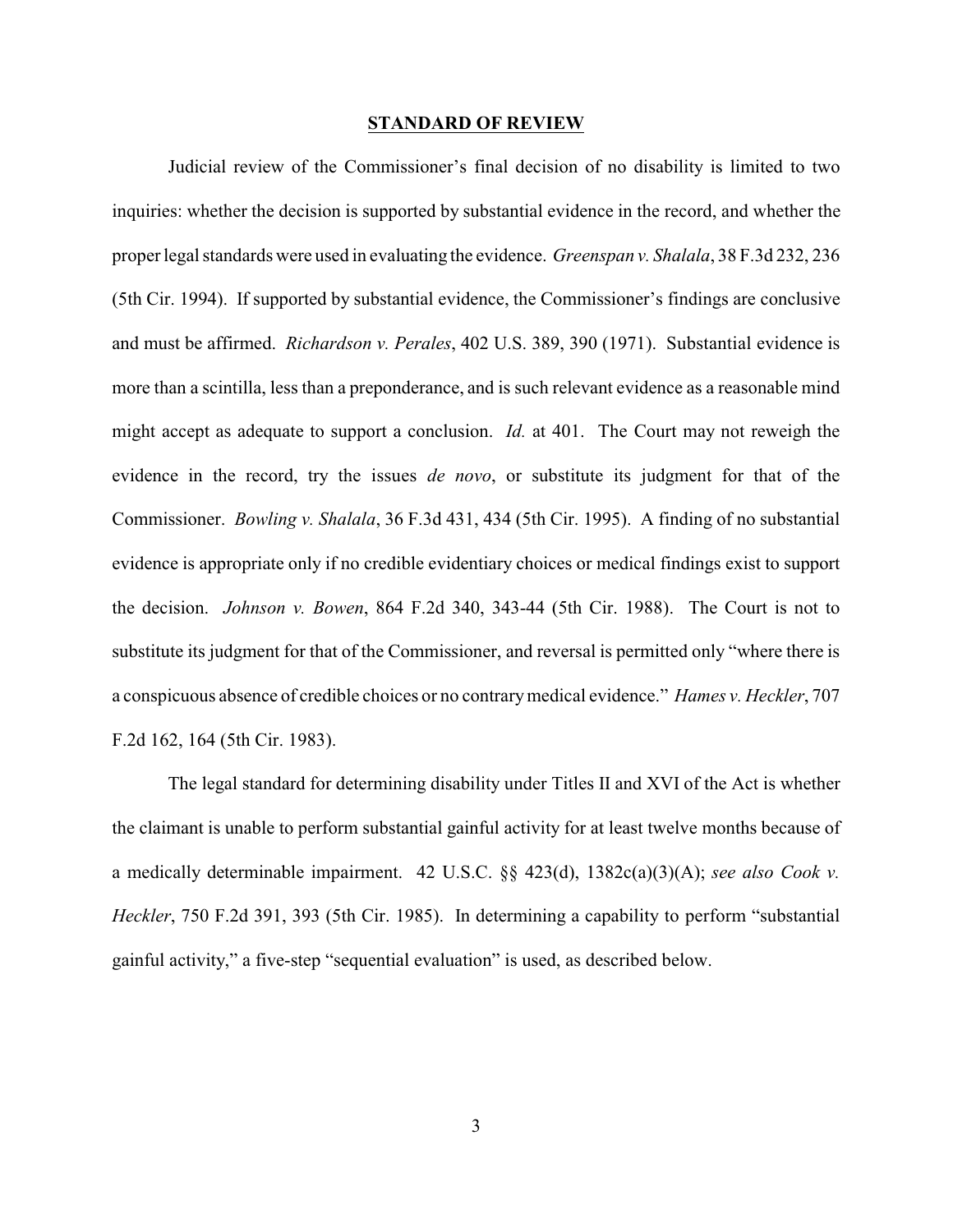### **SEQUENTIAL EVALUATION PROCESS**

Pursuant to the statutory provisions governing disability determinations, the Commissioner has promulgated regulations that establish a five-step process to determine whether a claimant suffers from a disability. 20 C.F.R. § 404.1520 (1987). First, a claimant who, at the time of his disability claim, is engaged in substantial gainful employment is not disabled. 20 C.F.R. § 404.1520(b) (1987). Second, the claimant is not disabled if his alleged impairment is not severe, without consideration of his residual functional capacity, age, education, or work experience. 20 C.F.R. § 404.1520(c) (1987). Third, if the alleged impairment is severe, the claimant is considered disabled if his impairment corresponds to an impairment described in 20 C.F.R., Subpart P, Appendix 1 (1987). 20 C.F.R. § 404.1520(d) (1987). Fourth, a claimant with a severe impairment that does not correspond to a listed impairment is not considered to be disabled if he is capable of performing his past work. 20 C.F.R. § 404.1520(e) (1987).

At the fifth step, it must be determined whether claimant could perform some work in the national economy. A claimant who cannot return to his past work is not disabled if he has the residual functional capacity to engage in work available in the national economy. 20 C.F.R. § 404.1529(f) (1987); 42 U.S.C. § 1382(a).

At this juncture, the burden shifts to the Commissioner to show that there are jobs existing in the national economy which Plaintiff can perform, consistent with his medically determinable impairments, functional limitations, age, education, and work experience. *See Bowen v. Yuckert*, 482 U.S. 137 (1987). Once the Commissioner finds that jobs in the national economy are available to the claimant, the burden of proof shifts back to the claimant to rebut this finding. *See Selders v. Sullivan*, 914 F.2d 614, 618 (5th Cir. 1990).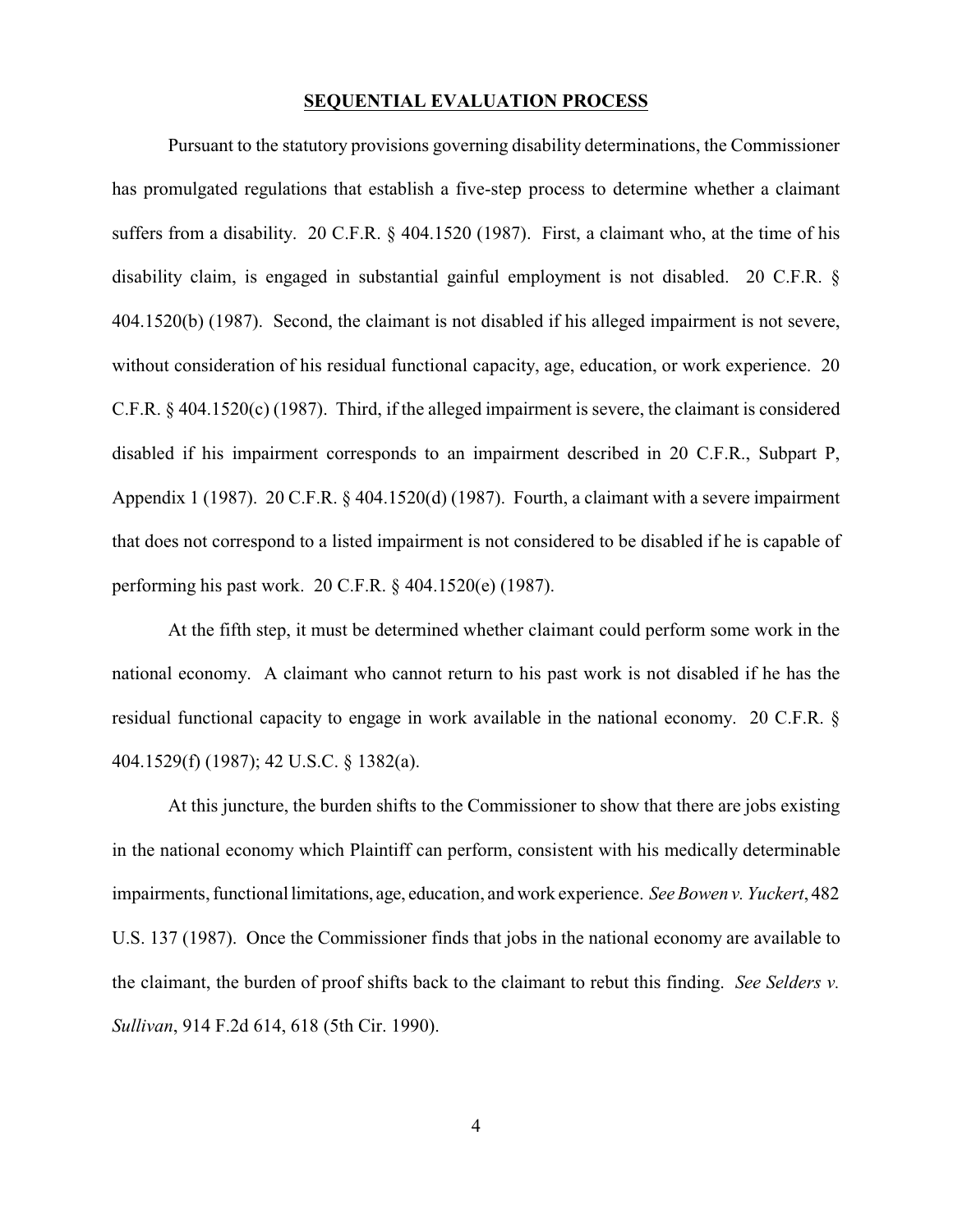In this case, a determination was made at the fourth step (and alternatively at the fifth step).

## **ANALYSIS**

Plaintiff brings several points of error primarily focusing on the ALJ's failure to recognize in his opinion that Plaintiff had a paranoid personalty disorder which should have been evaluated as a severe impairment. Plaintiff also challenges the ALJ's finding that Plaintiff did not meet the C criteria on the severe impairments found and that the ALJ did not consider Plaintiff's social functioning in determining his RFC. Plaintiff also faults the ALJ in adopting the RFC of the State Agency medical consultant.

According to Plaintiff's brief, Plaintiff walks 300 steps to his mailbox, and if he goes farther than 300 steps, he starts throwing up; he always has mirrors around him so he can see if someone is following him; he thinks his son follows him with a knife; he and he and his cat frequently dive under a table if some perceived danger occurs, and he is constantly followed by "Jack" who no one other than the Plaintiff can see.

When questioned by Plaintiff's counsel, Plaintiff's wife stated that Plaintiff spent most of the day on his computer and cooking (Tr. 49). She stated that both she and her husband check the locks on the doors regularly (Tr. 50). She also testified that many of the security precautions were undertaken not only to keep people from looking in or coming in but also to keep their autistic child in the apartment (Tr. 51). She also testified that Plaintiff has mirrors all over the house (Tr. 51). She says Plaintiff has jumped under chairs when there is a loud noise, and on other occasions she was not sure why he jumped under chairs (Tr. 54).

At step two of the sequential evaluation process, the ALJ "must consider the medical severity of [the claimant's] impairments." 20 C.F.R. § 404.1520(a)(4)(ii),(c) (2012). To comply with this regulation, the ALJ "must determine whether any identified impairments are 'severe' or 'not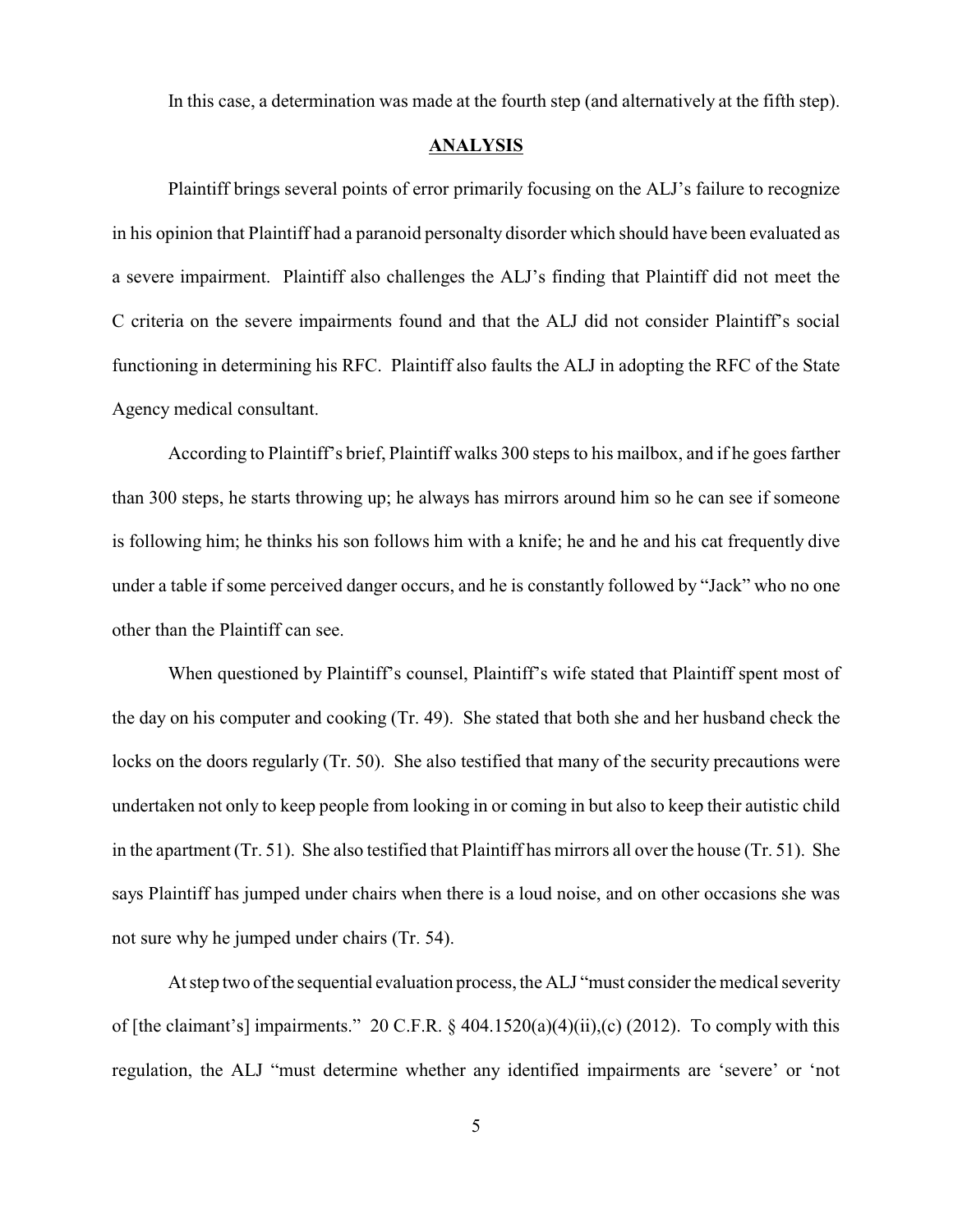severe.'" *Herrera v. Camber of Soc. Sec.,* 406 F. App'x 899, 903 (5th Cir. 2010). Pursuant to the Commissioner's regulations, a severe impairment is "any impairment or combination of impairments which significantly limits [a claimant's] physical or mental ability to do basic work activities." 20 C.F.R. § 404.1520(c).

The Fifth Circuit has held that an impairment is not severe "only if it is a slight abnormality having such minimal effect on the individual that it would not be expected to interfere with the individual's ability to work." *Stone v. Heckler,* 752 F.2d 1099, 1101, 1104–05 (5th Cir. 1985). Accordingly, to meet the severity threshold at step two, "the claimant need only ... make a *de minimis* showing that her impairment is severe enough to interfere with her ability to do work." *Anthony v. Sullivan,* 954 F.2d 289, 294 n. 5 (5th Cir. 1992) (citation omitted). "Because a determination [of] whether an impairment<sup>[]</sup> is severe requires an assessment of the functionally limiting effects of an impairment[ ], [all] symptom-related limitations and restrictions must be considered at this step." Social Security Ruling (SSR) 96–3P, 1996 WL 374181, at \*2 (S.S.A. July 2, 1996). Ultimately, a severity determination may not be "made without regard to the individual's ability to perform substantial gainful activity." *Stone,* 752 F.2d at 1104. "The ALJ has a duty to develop facts fully and fairly, but reversal is appropriate only if the applicant shows that he was prejudiced." *Andablo v. Astrue,* 2012 WL 4893215, at \*4 (N.D. Tex. 2012) (Fitzwater, C.J.) (quoting *Ripley v. Chater,* 67 F.3d, 552, 557 (5th Cir.1995)) (internal quotation marks omitted). "The ALJ's duty to investigate, though, does not extend to possible disabilities that are not alleged by the claimant or to those disabilities that are not clearly indicated on the record." *Leggett,* 67 F.3d at 566. Further, to support a remand based on a failure to fully develop the record, a disability claimant must show that the ALJ's failure to develop the record prejudiced the claimant. *Carey v. Apfel,* 230 F.3d 131, 142 (5th Cir. 2000). Prejudice is established if a claimant shows that she "could and would have adduced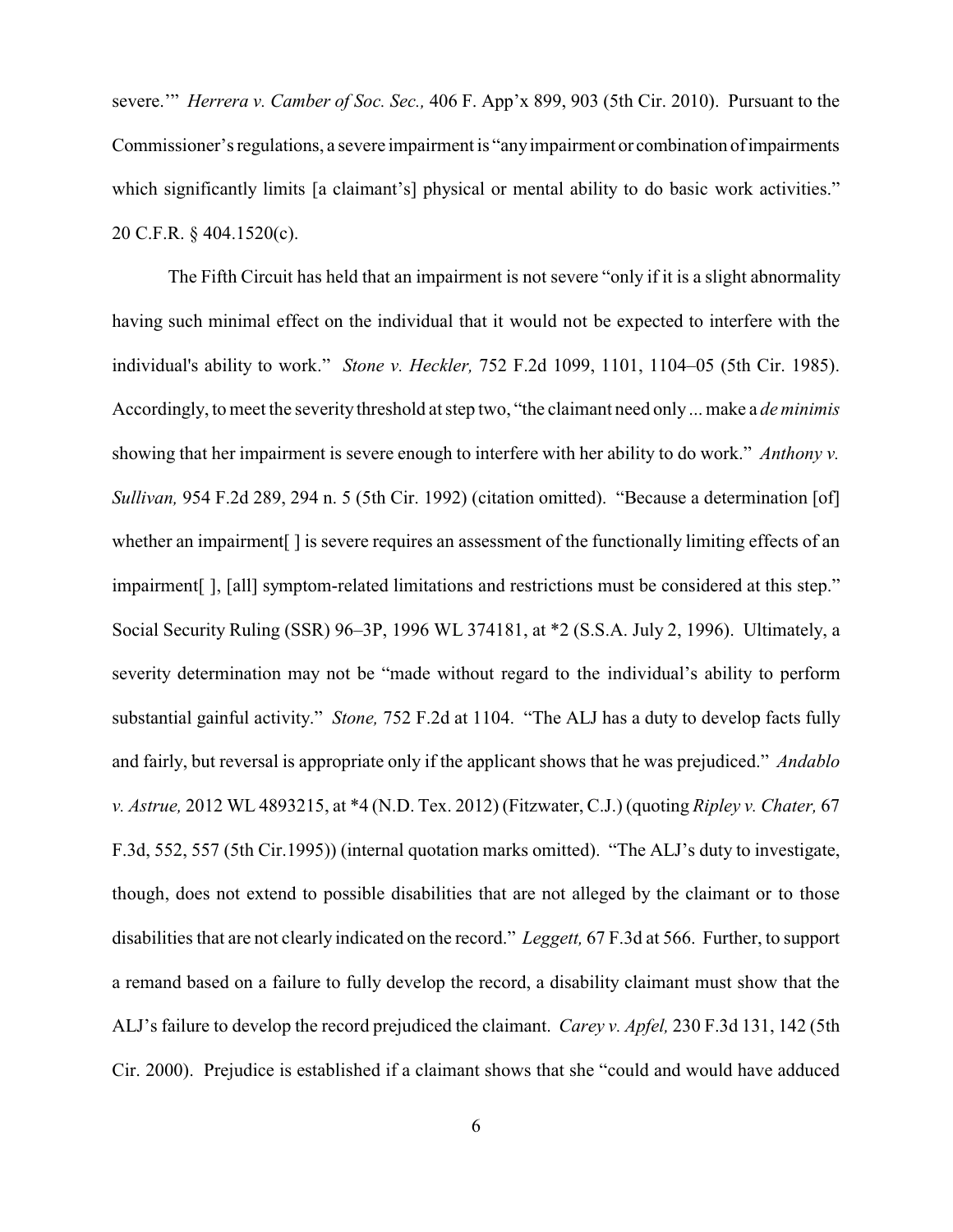evidence that might have altered the result" reached by the ALJ. *Id.* (citing *Kane v. Heckler,* 731 F.2d 1216, 1220 (5th Cir. 1984)).

Although the ALJ did not use the correct *Stone* standard, he found that Plaintiff had severe impairments in Affective Disorders and Anxiety Disorders. Although under the regulations, the ALJ is required to determine whether any identified impairments are severe or not severe, a failure to do so is not necessarily a basis for remand where the ALJ proceeds to the later steps of the sequential evaluation process. *See Adams v. Bowen*, 833 F.2d 509, 512 (5th Cir. 1987).

Plaintiff has the burden of establishing that he meets the criteria for a step three listing. Plaintiff has failed to do so for Part A and B of 12.08. Even if the ALJ failed to consider 12.08, such would be harmless error in that a finding that Plaintiff did not meet the B criteria for 12.04, and 12.06 would foreclose such a finding under 12.08. If Plaintiff contends that the ALJ erred in not considering a 12.08 listing, then it is incumbent on Plaintiff to identify what criteria he met. *See, e.g., White v. Astrue,* 2012 WL 4866510, at \*12 (N.D. Tex. 2012) (finding that substantial evidence supported the ALJ's decision because the claimant failed to argue or provide evidence that he met specific sections of the Listings), *adopted by,* 2012 WL 4868068 (N.D. Tex. 2012); *Garrett v. Astrue,* 2011 WL 6938463, at \*8 (N.D. Tex. 2011) (substantial evidence supports ALJ decision where claimant failed to argue or provide evidence that he met the criteria of a Listing), *adopted by,* 2012 WL 11124 (N.D. Tex. 2012); *Lloyd v. Astrue,* 2011 WL 7049451, at \*3 (W.D. La. 2011) (ALJ's decision was supported by substantial evidence where "plaintiff has not identified any listing that he purports to meet or equal, nor has he demonstrated that he meets or equals all of the criteria of any given listing"), *adopted by,* 2012 WL 135677 (W.D. La. 2012), *aff'd,* 484 Fed. Appx. 994 (5th Cir. 2012), *cert. denied,* –– U.S.––, 133 S.Ct. 1470 (2013); *White v. Astrue,* 2009 WL 4823843, at \*2 (M.D. La. 2009) ("plaintiff does not provide the Court with any analysis of the relevant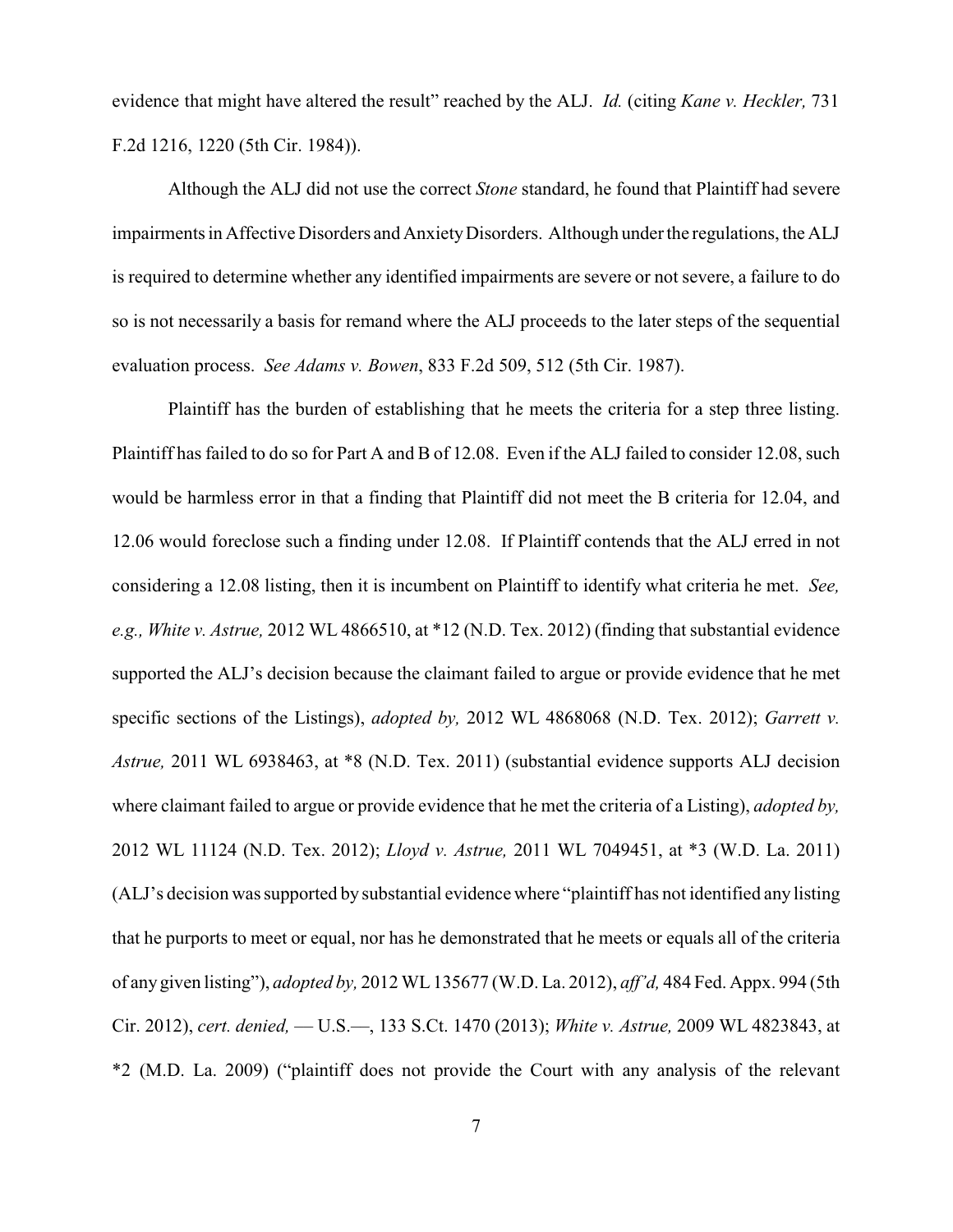regulations or evidence to support his contention that his impairments meet or medically equal a listed impairment. Further, plaintiff fails to suggest or inform the Court as to the listing or listings his impairments meet. Therefore, the Court finds that plaintiff has failed in his burden at step three.").

The ALJ expressly considered Plaintiff's personality disorder in his analysis (Tr. 14, 15). There was also other medical evidence that discussed Plaintiff's paranoia. Plaintiff makes no argument that the ALJ should have considered a 12.03 listing, and therefore any complaint is waived.

The Court further finds that there is substantial evidence to support the ALJ's assessment that Plaintiff did not meet the C criteria for the listings. The ALJ gave his reasons for considering the C criteria, and based on the ALJ's assessment and the record as a whole, the Court finds no error.

Plaintiff's last two points of error fault the ALJ for failing to fully incorporate his B criteria findings into his RFC. The moderate limitations noted by the ALJ is not an RFC assessment. Social Security Ruling ("SSR") 96–8p, 1996 WL 374184, at \*4 (S.S.A. July 2, 1996). Instead, it is used to rate the severity of Plaintiff's mental impairments at steps two and three of the sequential evaluation process. *Id.*

 "The mental RFC assessment used at steps four and five of the sequential evaluation process requires a more detailed assessment by itemizing various functions contained in the broad categories found in paragraphs B and C of the adult mental disorder listings in 12.00 of the Listing of Impairments." *Id.* These functions include the consideration of the claimant's abilities to: (1) understand, carry out, and remember instructions; (2) use judgment in making work-related decisions; (3) respond appropriately to supervision, coworkers, and work situations; and (4) deal with changes in a routine work setting. *Id.* at \*6; *see also* 20 C.F.R. §§ 404.1545(c), 416.945(c). Moreover, "[w]hile the regulations require the ALJ to evaluate[] the limitations imposed by